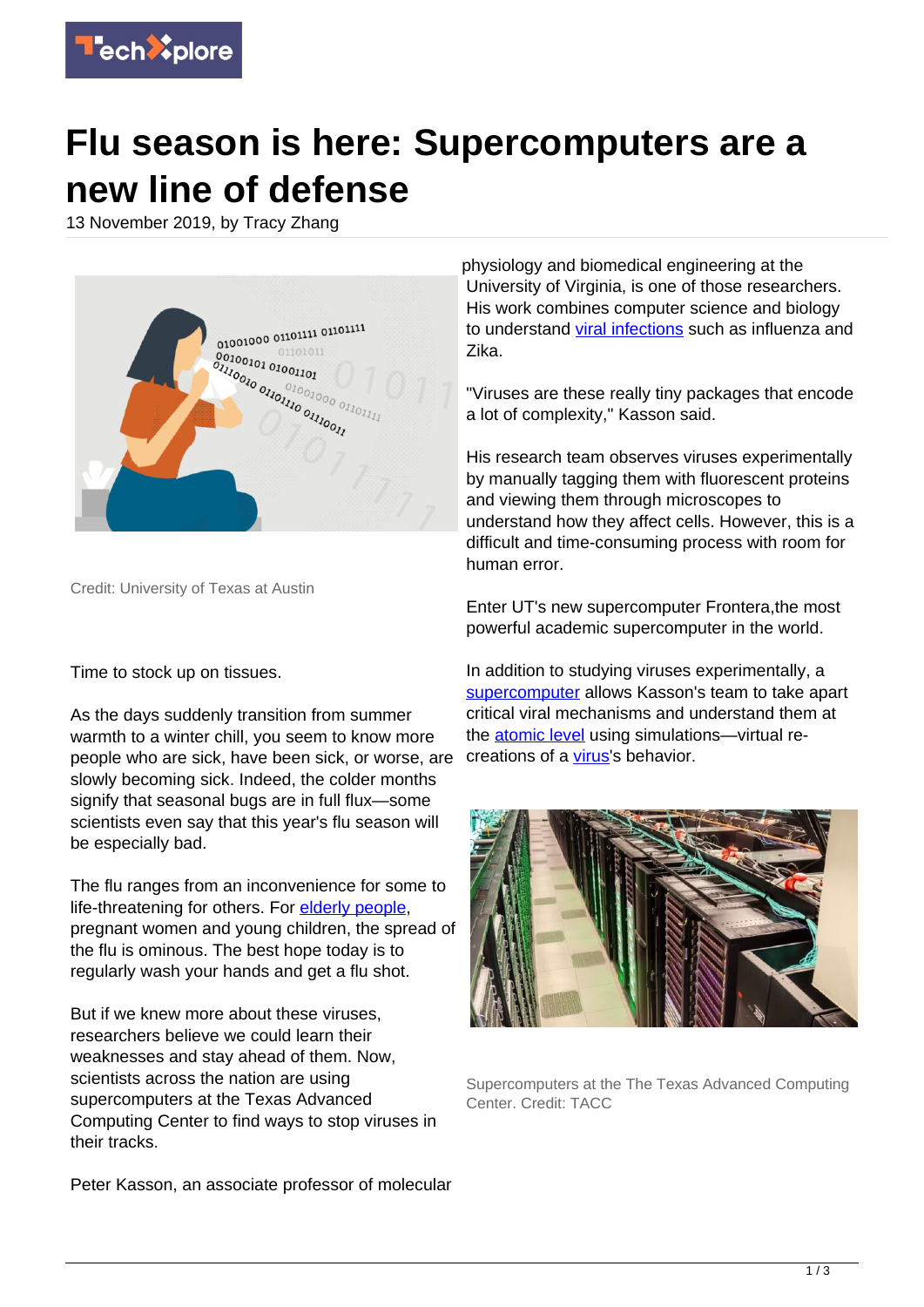

From these new insights, they want to track and combat viruses. "What we do guides the development of new antiviral therapies and also helps us assess how well vaccines work and how well people's immunity can prevent new viral threats from causing widespread disease in the U.S."

It's an intensive process requiring time and processing power—"a challenge that requires the fastest supercomputers in the world," Kasson said.

Frontera's computing speed enables researchers to use massive amounts of experimental data to develop and refine simulations.

Researchers can even create their own programs that run simulations, examine the results, and then have programs automatically decide what to explore next so that both the simulations themselves and deciding what simulations to do next are automated. This dramatically accelerates the process and with more and more runs, creates models that are more detailed and accurate.

As one of 36 global research groups selected to participate in Frontera's early user period, Kasson's team says the process of setting up their simulations has been extremely smooth.

"We've been able to get some exciting preliminary results that we're very eager to run further," Kasson said. "In the time we've been using Frontera, our simulations are proceeding two or three times faster than on the prior supercomputers we've had access to."

Using these supercomputers could lead to new breakthroughs in understanding and fighting all types of viruses.

Perhaps a day will come when the cooler months are no longer synonymous with flu season and we can all experience seasonal change with fewer aches, coughs and sneezes.

In the meantime, just grab those tissues and hope for the best.

Provided by University of Texas at Austin